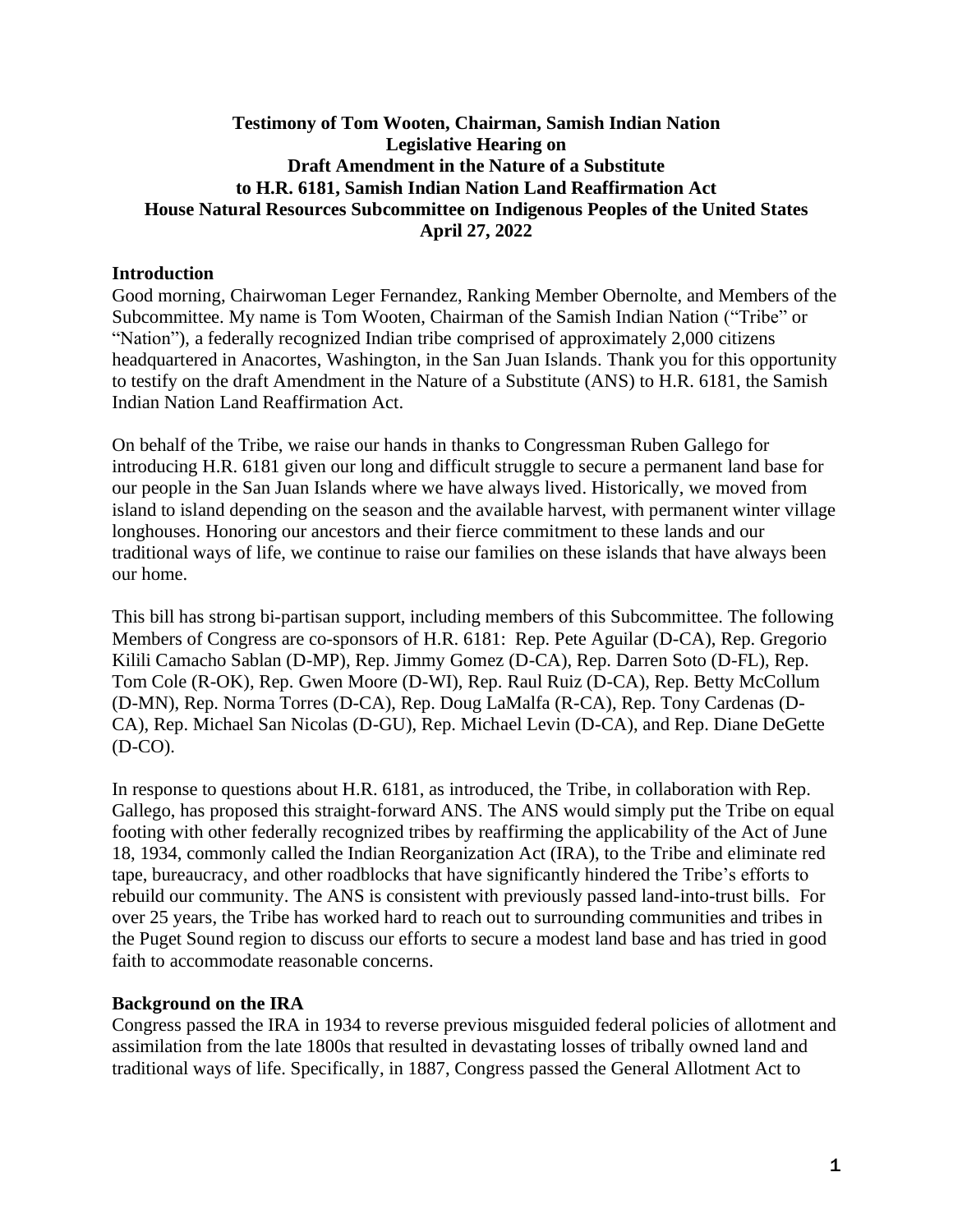dispossess tribes of our lands, resulting in the loss of two-thirds of tribal lands according to the Department of the Interior (Department).

In response to public outcry over the large-scale land losses and severe destitution of tribes, Congress repudiated its previous policies and instead advanced policies of tribal selfdetermination and self-government through passage of the IRA to assist tribes in reacquiring homelands taken or lost to us so that tribes could establish permanent land bases to provide for the health, welfare, and safety of tribal citizens. These policies continue to be the current policies of the United States in its government-to-government relationships with tribal governments.

In 2009, the U.S. Supreme Court issued *Carcieri v. Salazar*, 555 U.S. 379, holding that the IRA authorizes the Interior Secretary to place lands into trust only for those Indian tribes that were "under federal jurisdiction" as of the date of enactment of the IRA, which was June 18, 1934, imposing additional land-into-trust requirements for tribes seeking to have land placed into trust. We are thankful that the U.S. House of Representatives last December passed on suspension H.R. 4352, which would address *Carcieri* by clarifying and reaffirming that the Department can take land into trust for all federally recognized tribes. Republican and Democratic Administrations alike had taken land into trust for all federally recognized tribes from the date of enactment of the IRA in 1934 until the Supreme Court's issuance of the *Carcieri* opinion in 2009. H.R. 4352 would restore the *status quo ante* consistent with Congress's intent on enactment of the IRA. Our hope is that the Senate can pass H.R. 4352 before the end of the 117<sup>th</sup> Congress, so that no tribe has to go through what we have gone through.

Fortunately for Samish, in 2018, after an exhaustive 9-year process, the Department under the Trump Administration issued a detailed decision determining that Samish fulfilled the requirements under *Carcieri*. However, as discussed in more detail below, the Tribe continues to struggle to be treated on par with other federally recognized tribes.

#### **Purpose of ANS to H.R. 6181**

Like other tribes, Samish has struggled to overcome decades of BIA mistakes, misdeeds, inaction, and delay. But, unique to Samish, it further endured over 30 years of extreme hardship to achieve re-recognition when the BIA, due to a clerical error, accidentally omitted the Tribe from the Department's list of federally recognized tribes in 1969. Even though no formal determination had been made by Congress or the Executive Branch, the Department began denying services to the Tribe and its citizens in the early 1970s, forcing the Tribe to litigate its recognition status.

After 27 years of administrative processes and contentious litigation, the Tribe's federal recognition was reinstated in 1996, qualifying the Tribe again for federal services and benefits for tribes, including acquiring trust land to re-establish a tribal homeland. Federal court decisions found the BIA conduct in dropping Samish from the list of federally recognized tribes to be "arbitrary" and "wrongful", concluding that the Tribe "should have been federally recognized between 1969 and 1996." The Tulalip Tribes, the Swinomish Indian Tribal Community, the Lummi Tribe, and the Upper Skagit Tribe litigated against our re-recognition.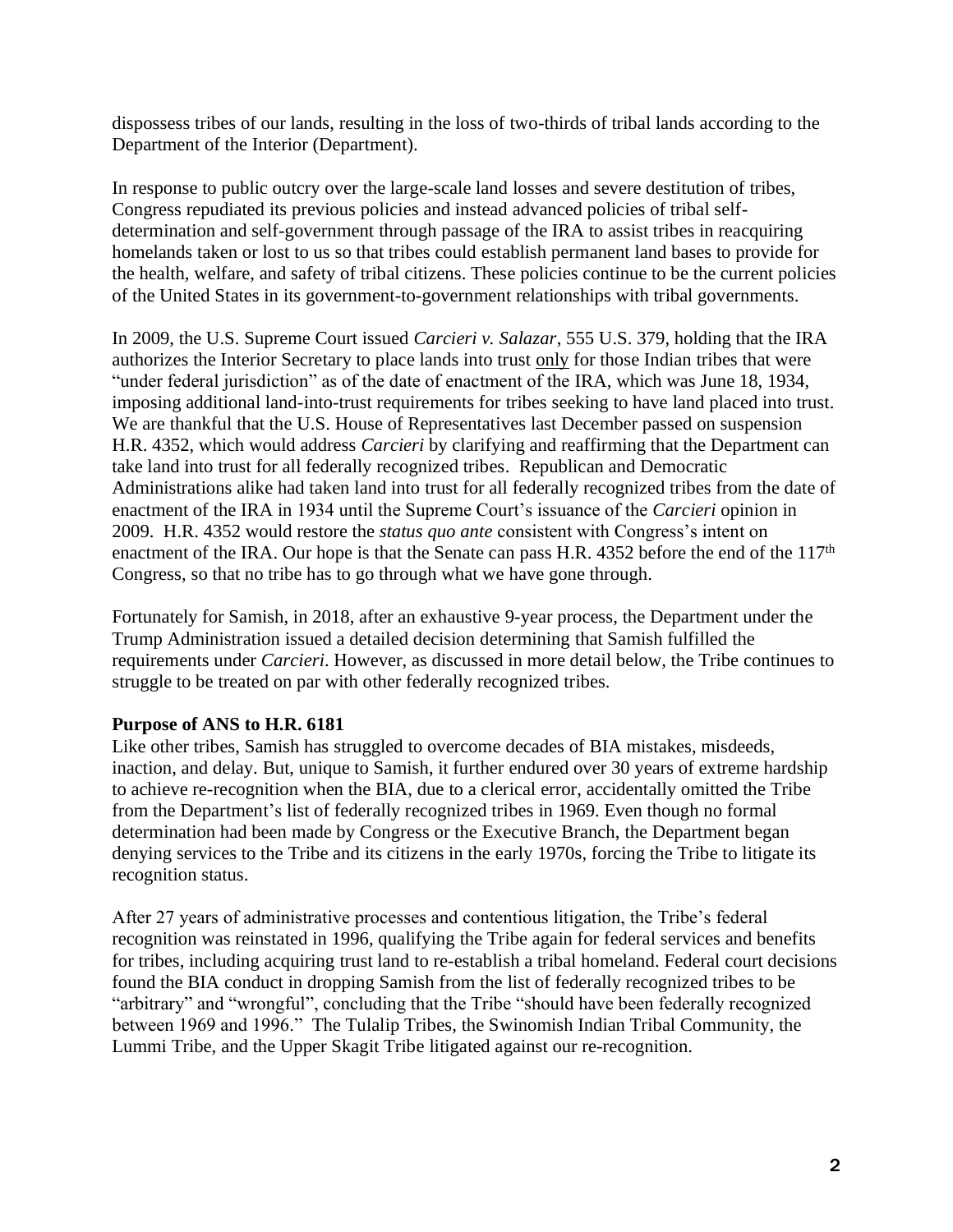Upon re-recognition, the Indian Health Service designated the following 10 Washington counties as Samish's service delivery area upon re-recognition: Skagit, San Juan, Whatcom, Island, Snohomish, King, Pierce, Kitsap, Jefferson, and Clallam.

The BIA, after an 8-year struggle upon re-recognition, finally designated the following 5 Washington counties as Samish's service delivery area in 2004: Skagit, San Juan, Whatcom, Snohomish, and Island. These counties are located in the Tribe's historical and aboriginal territory.

Due to the extensive record and documents created from our protracted recognition legal battle, a 9-year effort ensued where the Department undertook a painstaking process to prepare a *Carcieri* analysis -- criteria required to qualify for the IRA's land-into-trust process under *Carcieri.* This analysis, when finally completed, was applied as part of the Department's review of the Tribe's application to take a 6.7-acre parcel of land, called Campbell Lake South that is adjacent to 79 acres of existing Tribal trust land, into trust. The Tribe plans to use this 6.7 acres as a buffer and another point of ingress and egress to our existing trust land. Our original 79-acre trust parcel was taken into trust in 2009 after an almost 10-year process to provide housing for tribal members. Unfortunately, it has been cost prohibitive for the Tribe to utilize these 79 acres for tribal housing. The Tribe has been engaged in planning efforts to look at using this trust land for governmental offices, a cultural center, and non-gaming economic development.

In 2018, the Trump Administration issued a decision approving the Tribe's trust application for Campbell Lake South. However, the BIA has not taken this land into trust due to litigation delay tactics filed by the Swinomish Indian Tribal Community in the Interior Board of Indian Appeals challenging BIA's 2018 decision based upon the *Carcieri* decision. This litigation could last over a decade. Meanwhile, our lengthy efforts over 20 years to take into trust our Tribal Administration Complex and our Longhouse -- which houses our Head Start program and our elder services program -- have been at a stand-still.

Skagit County, in which this property is located, has no objections to this legislation, and the Tribe and Skagit County have a collaborative and productive relationship. Samish has a Memorandum of Understanding with Skagit County for mutual cooperation. We also have a positive relationship with the City of Anacortes where our Tribal Administration Complex is located and other tribal facilities for essential governmental programs, like early childhood learning, elder services, health care, natural resources protection, and emergency preparedness.

The following is the text of the ANS:

# *SEC. 1. REAFFIRMATION OF LAW.*

*The applicability of the Act of June 18, 1934 (48 Stat. 984, chapter 576, 25 U.S.C. 5101 et seq.) (commonly known as the "Indian Reorganization Act") is reaffirmed for the Samish Indian Nation.*

If enacted, the ANS would help strengthen our capacity to better provide essential governmental services by allowing the land-into-trust process to move forward for our parcels containing our